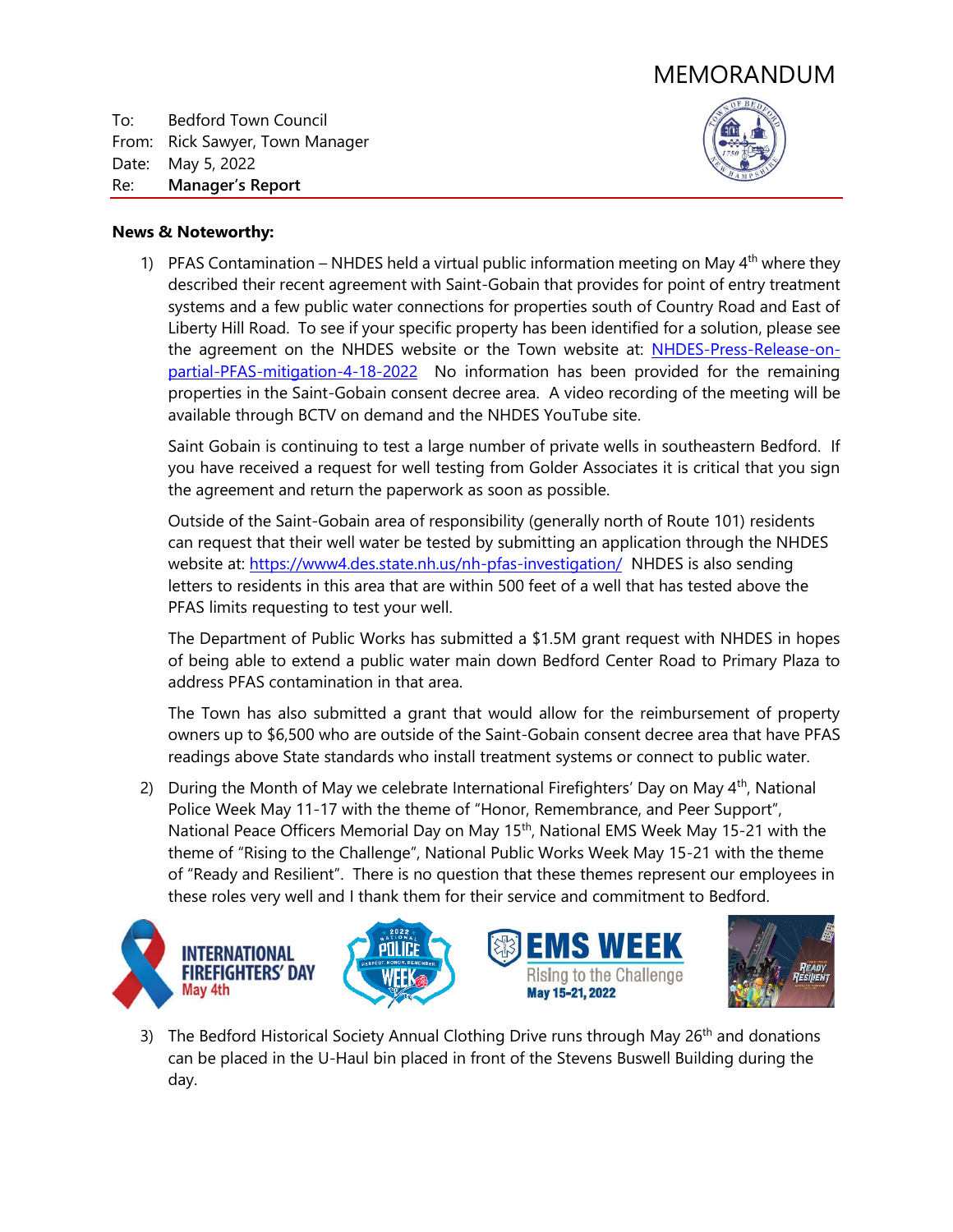- 4) Bedford Little League will host a parade on Saturday, May 7<sup>th</sup> at 3:00 PM traveling from the Town Pool to the Little League Complex on Nashua Road. Please expect delays for 20-30 minutes and avoid the area if possible.
- 5) The Bedford Library Foundation Annual Russell Leen Lecture Series will virtually host author Ed Webster on Sir Ernest Shackleton's 1914 Endurance Expedition to Antarctica, which is one of history's most famous survival stories on May 12, 2022, 7:00 PM. Please register in advance on the Library website at: [https://bedfordnhlibrary/calendar/](HDC%20Chair%20Recommendation-Kelly%20Tope.pdf)
- 6) The Bedford PTG Color Blast Fun Run will take place on Sunday, May 22<sup>nd</sup> at 9:30 AM at the High School and running down Nashua Road to Hamilton Way. Please avoid the area if you are not participating.
- 7) The 100<sup>th</sup> Anniversary of the formation of the Bedford Fire Department is being celebrated this year and they are announcing a save the date for a traditional muster to take place on June 25<sup>th</sup> starting at 11:00 AM at Legacy Park as part of the celebration.



- 8) Please register your dog(s) prior to June  $1<sup>st</sup>$  in order to avoid any late fees for 2022.
- 9) Tax bills are on schedule to be issued by the end of May with a July  $1<sup>st</sup>$  due date. The first bill of the year is based on the tax rate set in 2021 with property valuation updates made for any changes to the property completed by April 1, 2022.
- 10) Registration for Camp Witzel summer camp and other summer camp programs are now open and information is available through the Recreation page of the Town Website [https://bedfordnh.myrec.com](https://bedfordnh.myrec.com/info/activities/default.aspx?type=activities)

# **Project Updates:**

- 1) 2022 Roads Program Is underway with crews working on Dam and Beaver Brook Roads. A neighborhood meeting was held with the residents of Polly Peabody Road which is scheduled to be upgraded to a paved road this year.
- 2) Security System Upgrades The project remains ongoing and is nearing completion. The only hold up in completing the project is computer switching components that are backordered. Staff training will be completed as the buildings are ready to swap over to the new systems.
- 3) Fire Department Vehicles The long awaited new ladder truck now has an approximate one month delay for delivery due to supply chain issues pushing it back to July. The Squad is scheduled to arrive in October. Unfortunately our ambulance delivery has been pushed back until spring of 2023. We continue to have numerous maintenance problems with the ladder truck and Engine 4.
- 4) Personnel We have been able to hire another truck driver leaving 1 opening and 1 other is on extended light duty in the Highway Department. The Police and Fire Departments are fully staffed except for the positions approved at town meeting and two firefighters who are out on extended leave. Interviews have been taking place for the Deputy Town Clerk position which can only be filled by Bedford residents. Those interested should contact the Town Clerk for more information. Applications are being accepted for the Director of Strategic Initiatives, Police Accreditation Manager/Analyst, Payroll Accounting Clerk, Truck Driver, Police Officer,